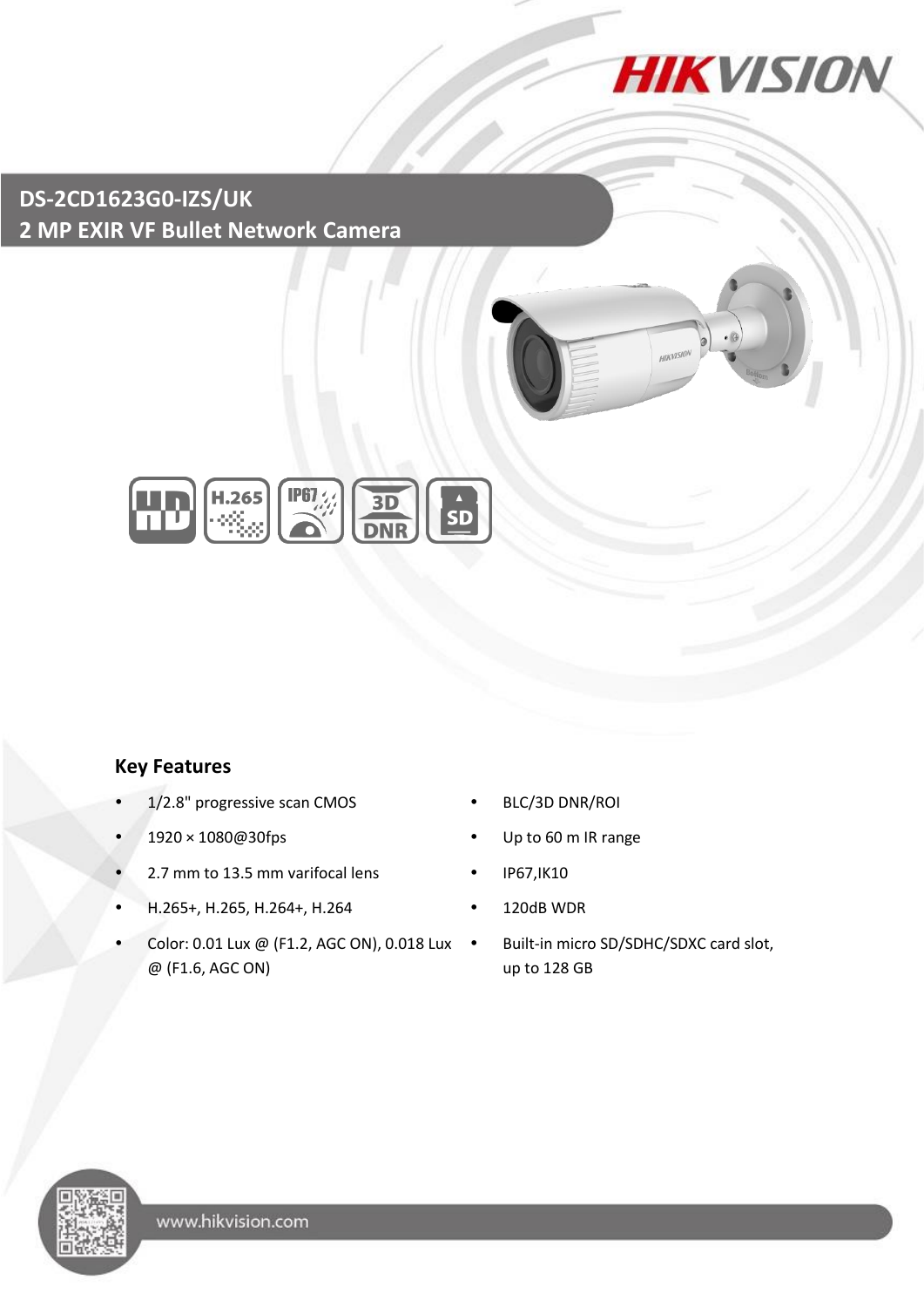

# **Specification**

Ž

| Camera                         |                                                                                                                 |  |
|--------------------------------|-----------------------------------------------------------------------------------------------------------------|--|
| Image Sensor                   | 1/2.8" Progressive Scan CMOS                                                                                    |  |
| Min. Illumination              | Color: 0.01 Lux @ (F1.2, AGC ON), 0.018 Lux @ (F1.6, AGC ON)                                                    |  |
| Shutter Speed                  | $1/3$ s to $1/100$ , 000 s, support slow shutter                                                                |  |
| Slow Shutter                   | Yes                                                                                                             |  |
| Auto-Iris                      | No                                                                                                              |  |
| Day & Night                    | IR cut filter                                                                                                   |  |
| Digital Noise Reduction        | 3D DNR                                                                                                          |  |
| <b>WDR</b>                     | 120dB WDR                                                                                                       |  |
| Angle Adjustment               | Pan: 0° to 360°, tilt: 0° to 90°, rotation: 0° to 360°                                                          |  |
| Lens                           |                                                                                                                 |  |
| Focal Length                   | 2.7 to 13.5 mm                                                                                                  |  |
| Aperture                       | F1.6                                                                                                            |  |
| Focus                          | Auto                                                                                                            |  |
|                                | Horizontal field of view: 98° to 34°                                                                            |  |
| <b>FOV</b>                     | Vertical field of view: 51° to 19°                                                                              |  |
|                                | Diagonal field of view: 115° to 40°                                                                             |  |
| Lens Mount                     | $\Phi$ 14                                                                                                       |  |
| IR                             |                                                                                                                 |  |
| IR Range                       | Up to 60 m                                                                                                      |  |
| Wavelength                     | 850 nm                                                                                                          |  |
| <b>Compression Standard</b>    |                                                                                                                 |  |
| Video Compression              | Main stream: H.265/H.264<br>Sub-stream: H.265/H.264/MJPEG<br>Third stream: H.265/H.264                          |  |
| H.264 Type                     | Baseline Profile/Main Profile/High Profile                                                                      |  |
| $H.264+$                       | Main stream supports                                                                                            |  |
| H.265 Type                     | Main Profile                                                                                                    |  |
| $H.265+$                       | Main stream supports                                                                                            |  |
| Video Bit Rate                 | 32 Kbps to 8 Mbps                                                                                               |  |
| Audio Compression              | G.711/G.722.1/G.726/MP2L2/PCM                                                                                   |  |
| Audio Bit Rate                 | 64Kbps(G.711)/16Kbps(G.722.1)/16Kbps(G.726)/32-192Kbps(MP2L2)                                                   |  |
| <b>Smart Feature-set</b>       |                                                                                                                 |  |
| Region of Interest             | 1 fixed region for main stream and sub-stream                                                                   |  |
| <b>Behavior Analysis</b>       | Line crossing detection, intrusion detection,                                                                   |  |
| <b>Face Detection</b>          | Yes                                                                                                             |  |
| <b>Image</b>                   |                                                                                                                 |  |
| Max. Resolution                | $1920 \times 1080$                                                                                              |  |
| Main Stream<br>Max. Frame Rate | 50Hz: 25fps (1920 × 1080, 1280 × 960, 1280 × 720)<br>60Hz: 30fps (1920 × 1080, 1280 × 960, 1280 × 720)          |  |
| Sub-stream<br>Max. Frame Rate  | 50Hz: 25fps (640 × 480, 640 × 360, 320 × 240)<br>60Hz: 30fps (640 × 480, 640 × 360, 320 × 240)                  |  |
| Third steam                    | 50Hz:CIF@1fps                                                                                                   |  |
| Max. Frame Rate                | 60Hz:CIF@1fps                                                                                                   |  |
| Image Enhancement              | BLC, 3D DNR, HLC                                                                                                |  |
| Image Settings                 | Saturation, brightness, contrast, sharpness, AGC, white balance adjustable by client software or<br>web browser |  |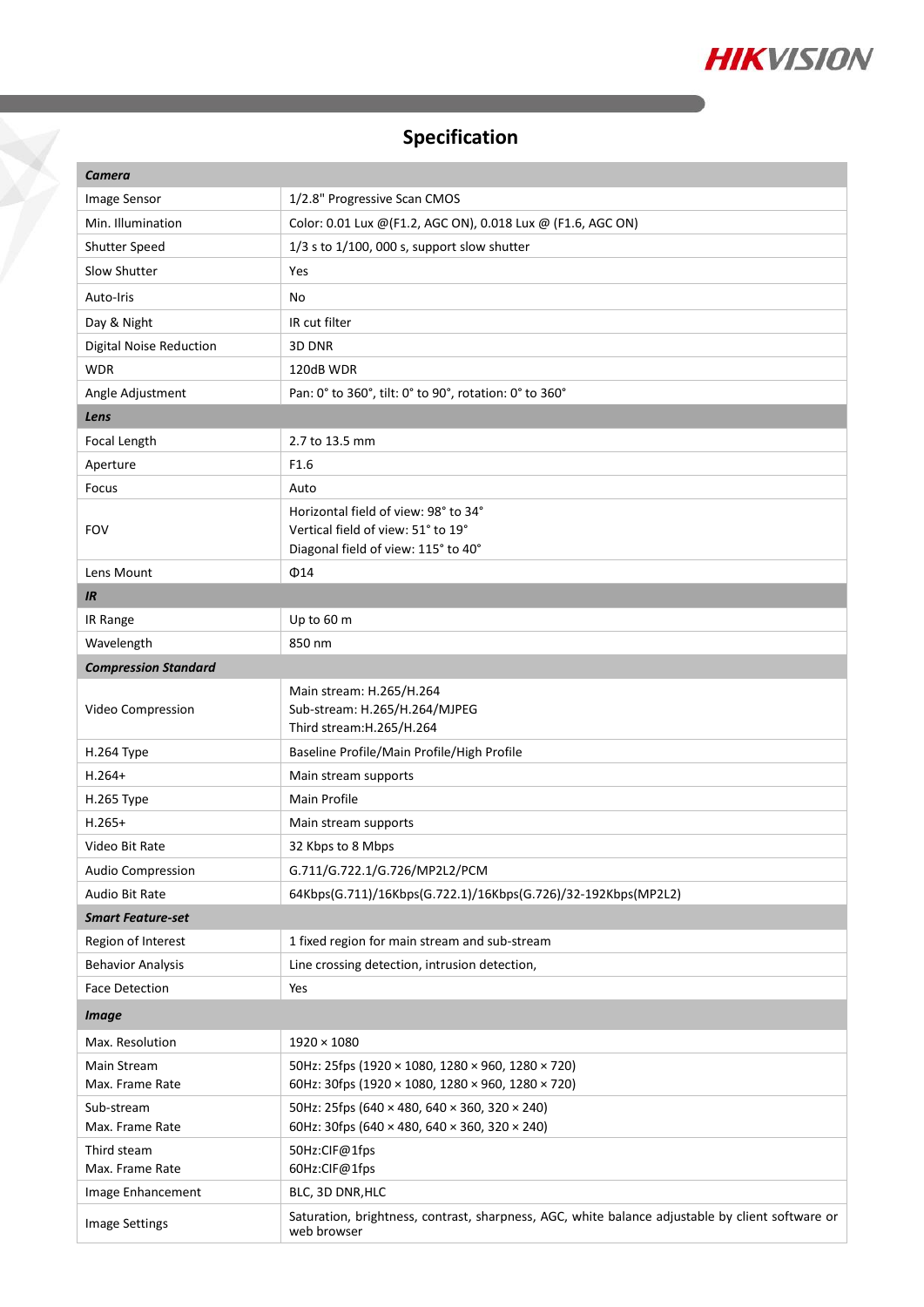

| Day/Night Switch                   | Auto, scheduled                                                                                                                            |  |
|------------------------------------|--------------------------------------------------------------------------------------------------------------------------------------------|--|
| <b>Network</b>                     |                                                                                                                                            |  |
| Network Storage                    | Support Micro SD/SDHC/SDXC card (128G), local storage and NAS (NFS, SMB/CIFS), ANR                                                         |  |
| Alarm Trigger                      | Motion detection, Intrusion Detecting, line crossing, video tampering alarm, network<br>disconnected, IP address conflicted, illegal login |  |
| Protocols                          | TCP/IP, ICMP, HTTP, HTTPS, FTP, DHCP, DNS, DDNS, RTP, RTSP, RTCP, NTP, UPnP™, SMTP, IGMP,<br>802.1X, QoS, IPv6, UDP, Bonjour               |  |
| <b>General Function</b>            | One-key reset, anti-flicker, heartbeat, mirror, password protection, privacy mask, watermark                                               |  |
| <b>Firmware Version</b>            | 5.5.2                                                                                                                                      |  |
| API                                | ONVIF (PROFILE S, PROFILE G), ISAPI                                                                                                        |  |
| Simultaneous Live View             | Up to 6 channels                                                                                                                           |  |
| User/Host                          | Up to 32 users<br>3 levels: Administrator, Operator and User                                                                               |  |
| Client                             | iVMS-4200, iVMS-4500, iVMS-5200                                                                                                            |  |
| Web Browser                        | IE8+, Chrome 31.0-44, Firefox 30.0-51, Safari 8.0+                                                                                         |  |
| <b>Interface</b>                   |                                                                                                                                            |  |
| <b>Communication Interface</b>     | 1 RJ45 10M/100M self-adaptive Ethernet port                                                                                                |  |
| Audio                              | 1 input (line in/mic in), 1 output (line out), mono                                                                                        |  |
| Alarm                              | 1-ch input, 1-ch output (up to 12 VDC 1A or 10 VAC 500 mA)                                                                                 |  |
| <b>Reset Button</b>                | Yes                                                                                                                                        |  |
| Audio                              |                                                                                                                                            |  |
| <b>Environment Noise Filtering</b> | Support                                                                                                                                    |  |
| Audio Sampling Rate                | 8 kHz/16 kHz/32 kHz/44.1 kHz/48 kHz                                                                                                        |  |
| <b>General</b>                     |                                                                                                                                            |  |
| <b>Operating Conditions</b>        | -30 °C to 60 °C (-22 °F to 140 °F), humidity: 95% or less (non-condensing)                                                                 |  |
| Power Supply                       | 12 VDC $\pm$ 20%, 5.5 mm coaxial power plug<br>PoE (802.3af, class 3)                                                                      |  |
| Power Consumption and Current      | 12 VDC, 0.9 A, max. 11 W; PoE: (802.3af, 36 V to 57 V), 0.4 A to 0.2 A, max. 12.9 W                                                        |  |
| <b>Protection Level</b>            | IP67, IK10<br>TVS 2000V lightning protection, surge protection and voltage transient protection                                            |  |
| Material                           | Metal                                                                                                                                      |  |
| Dimensions                         | $\Phi$ 105 mm × 244.4 mm ( $\Phi$ 4.1" × 9.6")                                                                                             |  |
| Weight                             | Camera: approx. 1015 g (2.2 lb.)<br>With package: approx. $1540$ g (3.4 lb.)                                                               |  |

## **Available Models**

Ž

DS-2CD1623G0-IZS/UK (2.5 mm to 13.5 mm)